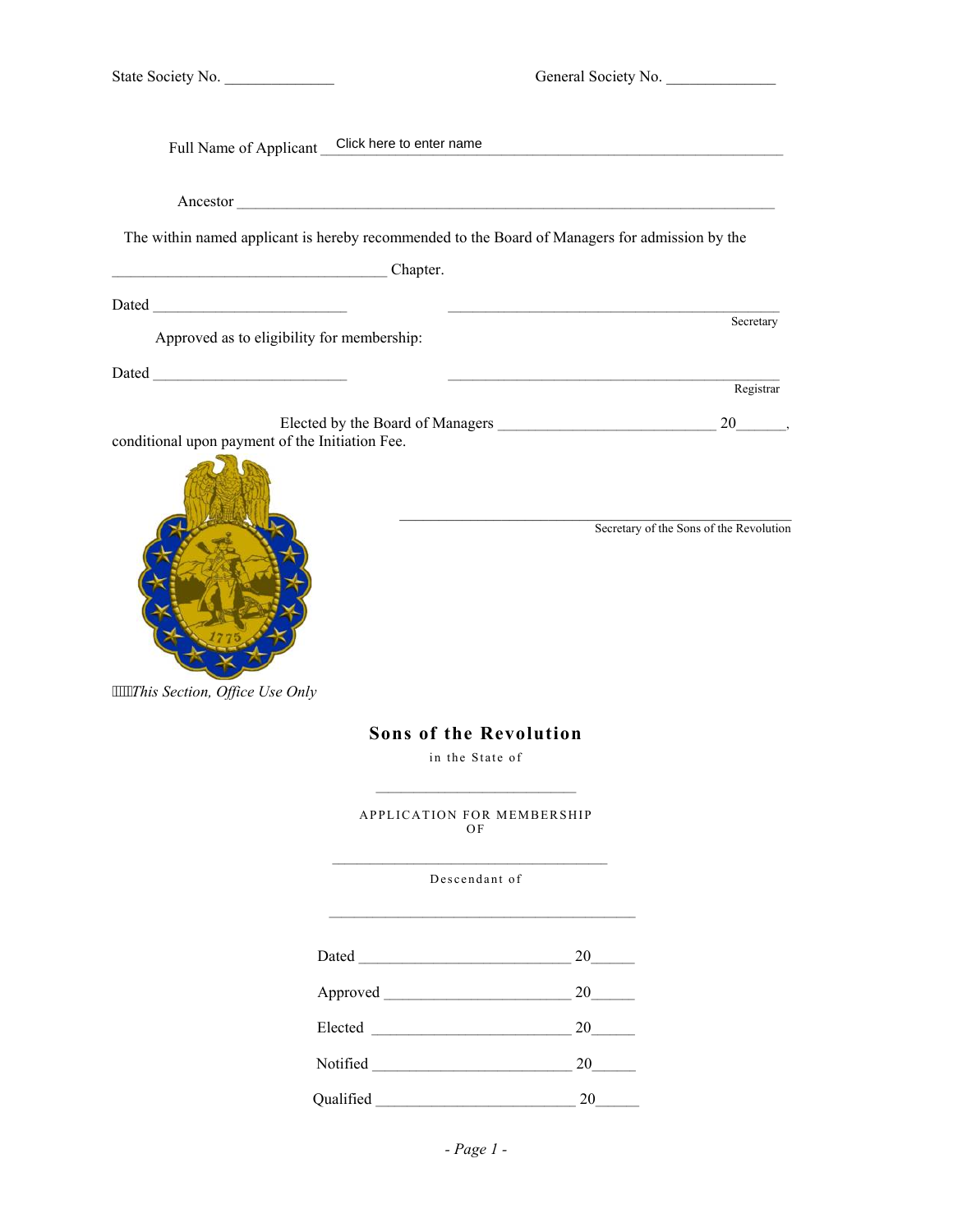## **––––––––––––––– APPLICATION FOR MEMBERSHIP**

| To the Board of Managers of |                                                                                                                                                                 |                                                                                                                                                                                                                                        | 20                                                              |
|-----------------------------|-----------------------------------------------------------------------------------------------------------------------------------------------------------------|----------------------------------------------------------------------------------------------------------------------------------------------------------------------------------------------------------------------------------------|-----------------------------------------------------------------|
|                             |                                                                                                                                                                 |                                                                                                                                                                                                                                        | [Date of Application]<br><b>Society, Sons of the Revolution</b> |
|                             |                                                                                                                                                                 |                                                                                                                                                                                                                                        |                                                                 |
|                             |                                                                                                                                                                 |                                                                                                                                                                                                                                        |                                                                 |
| of                          |                                                                                                                                                                 |                                                                                                                                                                                                                                        |                                                                 |
|                             |                                                                                                                                                                 |                                                                                                                                                                                                                                        |                                                                 |
|                             | which my claim of eligibility is based, were as follows:                                                                                                        | His services in assisting in the establishment of American Independence during the War of the Revolution, upon                                                                                                                         |                                                                 |
| Service                     | [Giving dates and particulars of service performed by your ancestor while<br>acting as a soldier, sailor, or marine, or as a military, naval or civil officer]: |                                                                                                                                                                                                                                        |                                                                 |
|                             |                                                                                                                                                                 |                                                                                                                                                                                                                                        |                                                                 |
|                             |                                                                                                                                                                 |                                                                                                                                                                                                                                        |                                                                 |
| Proof of Service            |                                                                                                                                                                 | [Citing name, volume and page numbers of printed authorities for service, and file<br>certified copies of any manuscripts, documents, or unpublished records proving service]:                                                         |                                                                 |
|                             |                                                                                                                                                                 |                                                                                                                                                                                                                                        |                                                                 |
|                             |                                                                                                                                                                 |                                                                                                                                                                                                                                        |                                                                 |
| States.                     |                                                                                                                                                                 | I declare upon honor, that if admitted to membership in the Society, I will endeavor to promote the purposes of its<br>Institution and observe the Constitution and By-Laws of this Society and support the Constitution of the United |                                                                 |

| (Residence)        |
|--------------------|
| (Occupation)       |
| (Business Address) |

When the Applicant derives eligibility of membership by descent from more than one ancestor, and it is desired to take advantage thereof, separate applications to be marked "Supplemental Application," and numbered like the original, should be made out for each case, and filed with the original or after membership is attained.

We, the undersigned, approve and recommend the foregoing application for membership in this society, and know the said applicant to be worthy, and will, if admitted, be a desirable member.

Proposer\_\_\_\_\_\_\_\_\_\_\_\_\_\_\_\_\_\_\_\_\_\_\_\_\_\_\_\_\_\_\_\_\_\_\_\_\_\_\_\_\_\_\_\_\_\_\_\_\_\_\_\_\_\_\_\_\_\_\_\_\_\_\_\_\_\_\_\_\_\_\_\_\_\_\_\_\_\_\_\_\_

Seconder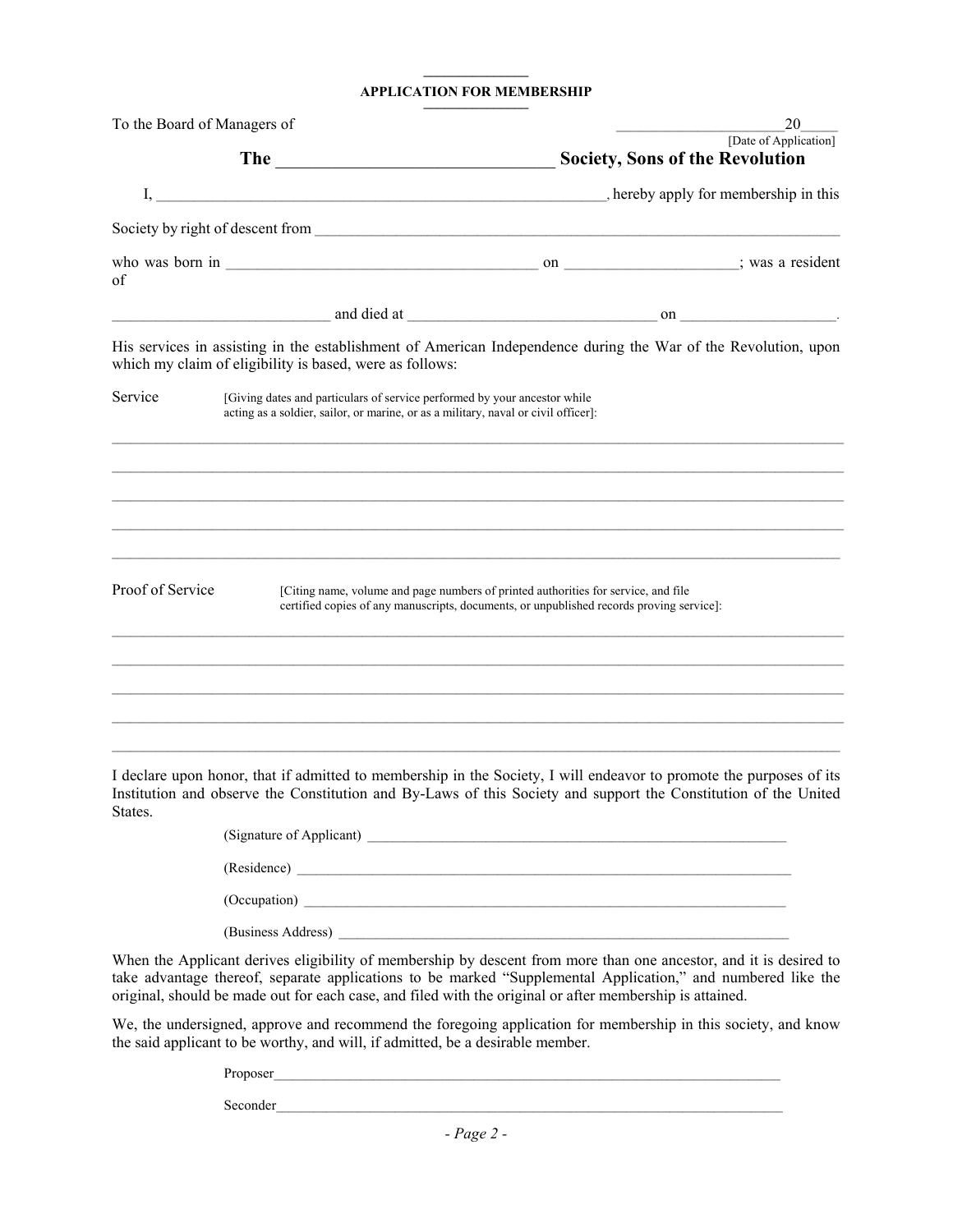## THE FOLLOWING AFFIDAVIT MUST BE MADE AND SWORN TO BY THE APPLICANT

AFFIDAVIT IN SUPPORT OF APPLICATION OF:

| [State]  |                         |                                              | [Full Name of Applicant] |                                                                                                                                                                                                                                                                                        |  |
|----------|-------------------------|----------------------------------------------|--------------------------|----------------------------------------------------------------------------------------------------------------------------------------------------------------------------------------------------------------------------------------------------------------------------------------|--|
|          |                         | FOR MEMBERSHIP IN THE SONS OF THE REVOLUTION |                          |                                                                                                                                                                                                                                                                                        |  |
| [County] |                         |                                              |                          |                                                                                                                                                                                                                                                                                        |  |
|          | [Full name of deponent] |                                              |                          | being duly sworn, states:                                                                                                                                                                                                                                                              |  |
|          |                         |                                              |                          |                                                                                                                                                                                                                                                                                        |  |
|          |                         |                                              |                          | [Place of birth]                                                                                                                                                                                                                                                                       |  |
|          |                         |                                              |                          | $\frac{1}{2}$ and is a citizen of $\frac{1}{2}$ and is a citizen of $\frac{1}{2}$ and $\frac{1}{2}$ and $\frac{1}{2}$ and $\frac{1}{2}$ and $\frac{1}{2}$ and $\frac{1}{2}$ and $\frac{1}{2}$ and $\frac{1}{2}$ and $\frac{1}{2}$ and $\frac{1}{2}$ and $\frac{1}{2}$ and $\frac{1}{2$ |  |
|          |                         |                                              |                          |                                                                                                                                                                                                                                                                                        |  |
|          |                         |                                              |                          |                                                                                                                                                                                                                                                                                        |  |
|          |                         |                                              |                          | $\sim$ on $\sim$ died in $\sim$ died in $\sim$                                                                                                                                                                                                                                         |  |
|          |                         |                                              |                          |                                                                                                                                                                                                                                                                                        |  |
|          |                         |                                              |                          |                                                                                                                                                                                                                                                                                        |  |
|          |                         |                                              |                          |                                                                                                                                                                                                                                                                                        |  |
|          |                         |                                              |                          |                                                                                                                                                                                                                                                                                        |  |
|          |                         |                                              |                          |                                                                                                                                                                                                                                                                                        |  |
|          |                         |                                              |                          | 3. That the said <u>Same of parent through whom eligibility is derived</u> was the <u>same of parent through whom eligibility</u> is derived was the said                                                                                                                              |  |
|          |                         |                                              |                          |                                                                                                                                                                                                                                                                                        |  |
|          |                         |                                              |                          |                                                                                                                                                                                                                                                                                        |  |
|          |                         |                                              |                          |                                                                                                                                                                                                                                                                                        |  |
|          |                         |                                              |                          | $\sim$ on $\sim$ on $\sim$ died in $\sim$                                                                                                                                                                                                                                              |  |
|          |                         |                                              |                          |                                                                                                                                                                                                                                                                                        |  |
|          |                         |                                              |                          |                                                                                                                                                                                                                                                                                        |  |
|          |                         |                                              |                          | $\text{of}$ $\frac{1}{\sqrt{1-\frac{1}{2}}\left(\frac{1}{2}-\frac{1}{2}\right)}$ born in $\frac{1}{\sqrt{1-\frac{1}{2}}\left(\frac{1}{2}-\frac{1}{2}\right)}$                                                                                                                          |  |
|          |                         |                                              |                          |                                                                                                                                                                                                                                                                                        |  |
|          |                         |                                              |                          | on his wife, born in his wife, born in                                                                                                                                                                                                                                                 |  |
|          |                         |                                              |                          | $\sim$ 0n $\sim$ 0n $\sim$ 0n $\sim$ 0.1 $\sim$ 0.1 $\sim$ 0.1 $\sim$ 0.1 $\sim$ 0.1 $\sim$ 0.1 $\sim$ 0.1 $\sim$ 0.1 $\sim$ 0.1 $\sim$ 0.1 $\sim$ 0.1 $\sim$ 0.1 $\sim$ 0.1 $\sim$ 0.1 $\sim$ 0.1 $\sim$ 0.1 $\sim$ 0.1 $\sim$ 0.1 $\sim$ 0.1 $\sim$ 0.1 $\sim$ 0.1 $\sim$ 0.1        |  |
|          |                         |                                              |                          |                                                                                                                                                                                                                                                                                        |  |
|          |                         |                                              |                          |                                                                                                                                                                                                                                                                                        |  |
|          |                         |                                              |                          |                                                                                                                                                                                                                                                                                        |  |
|          |                         |                                              |                          |                                                                                                                                                                                                                                                                                        |  |
|          |                         |                                              |                          | $\sim$ 0n $\sim$ 0n $\sim$ 0n $\sim$ 0.1 $\sim$ 0.1 $\sim$ 0.1 $\sim$ 0.1 $\sim$ 0.1 $\sim$ 0.1 $\sim$ 0.1 $\sim$ 0.1 $\sim$ 0.1 $\sim$ 0.1 $\sim$ 0.1 $\sim$ 0.1 $\sim$ 0.1 $\sim$ 0.1 $\sim$ 0.1 $\sim$ 0.1 $\sim$ 0.1 $\sim$ 0.1 $\sim$ 0.1 $\sim$ 0.1 $\sim$ 0.1 $\sim$ 0.1        |  |
|          |                         |                                              |                          |                                                                                                                                                                                                                                                                                        |  |
|          |                         |                                              |                          | $\sim$ 0n $\sim$ 0n $\sim$ 0n $\sim$ 0.1 $\sim$ 0.1 $\sim$ 0.1 $\sim$ 0.1 $\sim$ 0.1 $\sim$ 0.1 $\sim$ 0.1 $\sim$ 0.1 $\sim$ 0.1 $\sim$ 0.1 $\sim$ 0.1 $\sim$ 0.1 $\sim$ 0.1 $\sim$ 0.1 $\sim$ 0.1 $\sim$ 0.1 $\sim$ 0.1 $\sim$ 0.1 $\sim$ 0.1 $\sim$ 0.1 $\sim$ 0.1 $\sim$ 0.1        |  |
|          |                         |                                              |                          |                                                                                                                                                                                                                                                                                        |  |
|          |                         |                                              |                          |                                                                                                                                                                                                                                                                                        |  |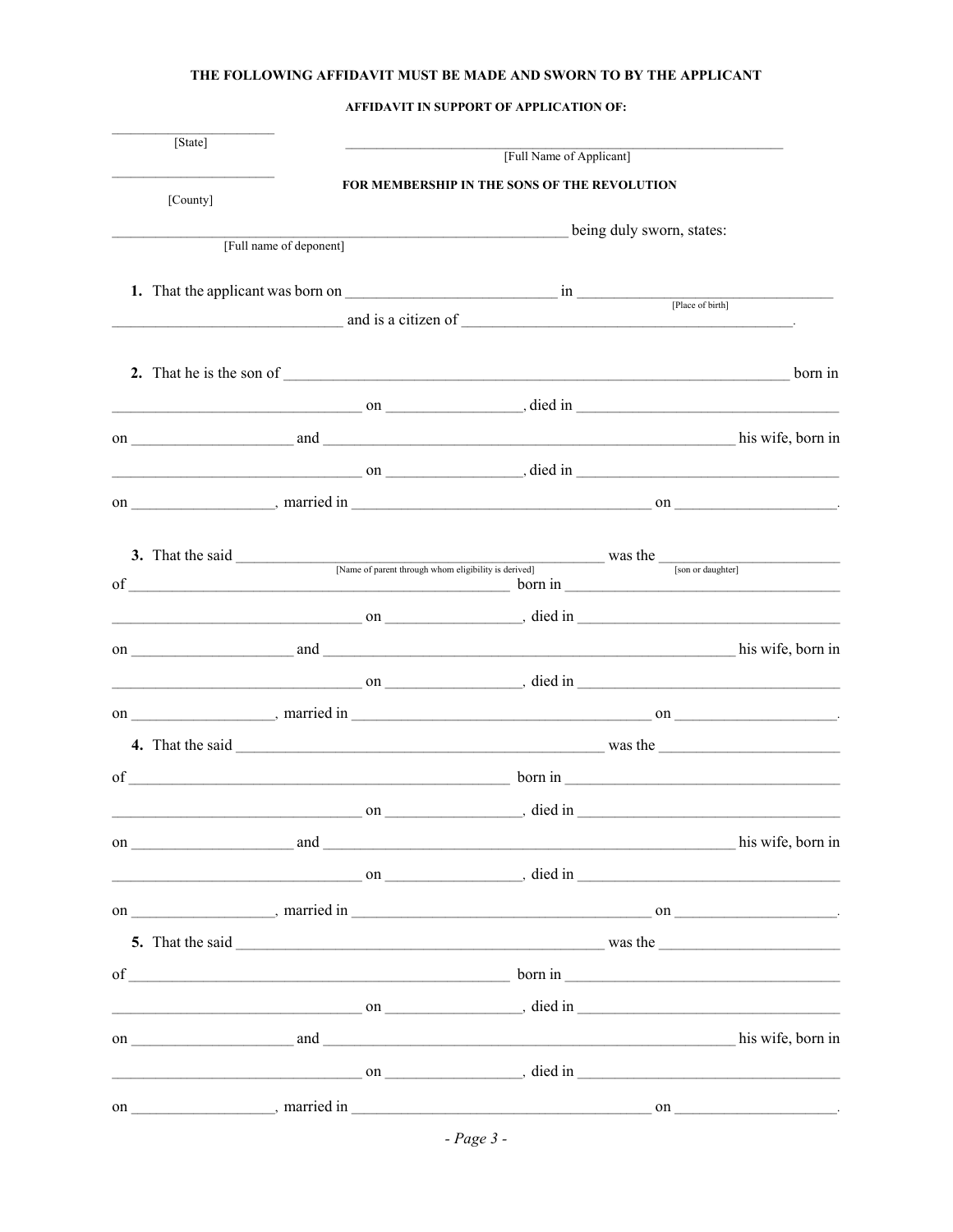|    | $\sim$ on $\sim$ died in $\sim$                                                                                                                                                                                                                                                 |         |                   |
|----|---------------------------------------------------------------------------------------------------------------------------------------------------------------------------------------------------------------------------------------------------------------------------------|---------|-------------------|
|    |                                                                                                                                                                                                                                                                                 |         |                   |
|    | $\sim$ 0n $\sim$ 0n $\sim$ 0n $\sim$ 0.1 $\sim$ 0.1 $\sim$ 0.1 $\sim$ 0.1 $\sim$ 0.1 $\sim$ 0.1 $\sim$ 0.1 $\sim$ 0.1 $\sim$ 0.1 $\sim$ 0.1 $\sim$ 0.1 $\sim$ 0.1 $\sim$ 0.1 $\sim$ 0.1 $\sim$ 0.1 $\sim$ 0.1 $\sim$ 0.1 $\sim$ 0.1 $\sim$ 0.1 $\sim$ 0.1 $\sim$ 0.1 $\sim$ 0.1 |         |                   |
|    |                                                                                                                                                                                                                                                                                 |         |                   |
|    |                                                                                                                                                                                                                                                                                 |         |                   |
|    |                                                                                                                                                                                                                                                                                 |         |                   |
|    | $\sim$ 0n $\sim$ 0n $\sim$ 0n $\sim$ 0.1 $\sim$ 0.1 $\sim$ 0.1 $\sim$ 0.1 $\sim$ 0.1 $\sim$ 0.1 $\sim$ 0.1 $\sim$ 0.1 $\sim$ 0.1 $\sim$ 0.1 $\sim$ 0.1 $\sim$ 0.1 $\sim$ 0.1 $\sim$ 0.1 $\sim$ 0.1 $\sim$ 0.1 $\sim$ 0.1 $\sim$ 0.1 $\sim$ 0.1 $\sim$ 0.1 $\sim$ 0.1 $\sim$ 0.1 |         |                   |
|    |                                                                                                                                                                                                                                                                                 |         |                   |
|    | $\sim$ 0n $\sim$ 0n $\sim$ 0n $\sim$ 0.1 $\sim$ 0.1 $\sim$ 0.1 $\sim$ 0.1 $\sim$ 0.1 $\sim$ 0.1 $\sim$ 0.1 $\sim$ 0.1 $\sim$ 0.1 $\sim$ 0.1 $\sim$ 0.1 $\sim$ 0.1 $\sim$ 0.1 $\sim$ 0.1 $\sim$ 0.1 $\sim$ 0.1 $\sim$ 0.1 $\sim$ 0.1 $\sim$ 0.1 $\sim$ 0.1 $\sim$ 0.1 $\sim$ 0.1 |         |                   |
|    |                                                                                                                                                                                                                                                                                 |         |                   |
|    |                                                                                                                                                                                                                                                                                 |         |                   |
|    | of $\rule{1em}{0.15mm}$ born in $\rule{1.5mm}{0.15mm}$ born in $\rule{1.5mm}{0.15mm}$                                                                                                                                                                                           |         |                   |
|    | $\sim$ on $\sim$ on $\sim$ died in                                                                                                                                                                                                                                              |         |                   |
|    |                                                                                                                                                                                                                                                                                 |         | his wife, born in |
|    | $\sim$ on $\sim$ died in                                                                                                                                                                                                                                                        |         |                   |
|    |                                                                                                                                                                                                                                                                                 |         |                   |
|    |                                                                                                                                                                                                                                                                                 |         |                   |
| of |                                                                                                                                                                                                                                                                                 | born in |                   |
|    | $\sim$ 0n $\sim$ 0n $\sim$ 0n $\sim$ 0.1 $\sim$ 0.1 $\sim$ 0.1 $\sim$ 0.1 $\sim$ 0.1 $\sim$ 0.1 $\sim$ 0.1 $\sim$ 0.1 $\sim$ 0.1 $\sim$ 0.1 $\sim$ 0.1 $\sim$ 0.1 $\sim$ 0.1 $\sim$ 0.1 $\sim$ 0.1 $\sim$ 0.1 $\sim$ 0.1 $\sim$ 0.1 $\sim$ 0.1 $\sim$ 0.1 $\sim$ 0.1 $\sim$ 0.1 |         |                   |
|    |                                                                                                                                                                                                                                                                                 |         |                   |
|    | $\sim$ 0n $\sim$ 0n $\sim$ 0n $\sim$ 0n $\sim$ 0.0 $\sim$ 0.0 $\sim$ 0.0 $\sim$ 0.0 $\sim$ 0.0 $\sim$ 0.0 $\sim$ 0.0 $\sim$ 0.0 $\sim$ 0.0 $\sim$ 0.0 $\sim$ 0.0 $\sim$ 0.0 $\sim$ 0.0 $\sim$ 0.0 $\sim$ 0.0 $\sim$ 0.0 $\sim$ 0.0 $\sim$ 0.0 $\sim$ 0.0 $\sim$ 0.0 $\sim$ 0.0  |         |                   |
|    |                                                                                                                                                                                                                                                                                 |         |                   |
|    |                                                                                                                                                                                                                                                                                 |         |                   |
|    | of $\rule{1em}{0.15mm}$ born in $\rule{1.5mm}{0.15mm}$ born in $\rule{1.5mm}{0.15mm}$                                                                                                                                                                                           |         |                   |
|    | $\sim$ 0n $\sim$ 0n $\sim$ 0n $\sim$ 0n $\sim$ 0.1 $\sim$ 0.1 $\sim$ 0.1 $\sim$ 0.1 $\sim$ 0.1 $\sim$ 0.1 $\sim$ 0.1 $\sim$ 0.1 $\sim$ 0.1 $\sim$ 0.1 $\sim$ 0.1 $\sim$ 0.1 $\sim$ 0.1 $\sim$ 0.1 $\sim$ 0.1 $\sim$ 0.1 $\sim$ 0.1 $\sim$ 0.1 $\sim$ 0.1 $\sim$ 0.1 $\sim$ 0.1  |         |                   |
|    |                                                                                                                                                                                                                                                                                 |         |                   |
|    | $\sim$ on $\sim$ on $\sim$ died in $\sim$                                                                                                                                                                                                                                       |         |                   |
|    |                                                                                                                                                                                                                                                                                 |         |                   |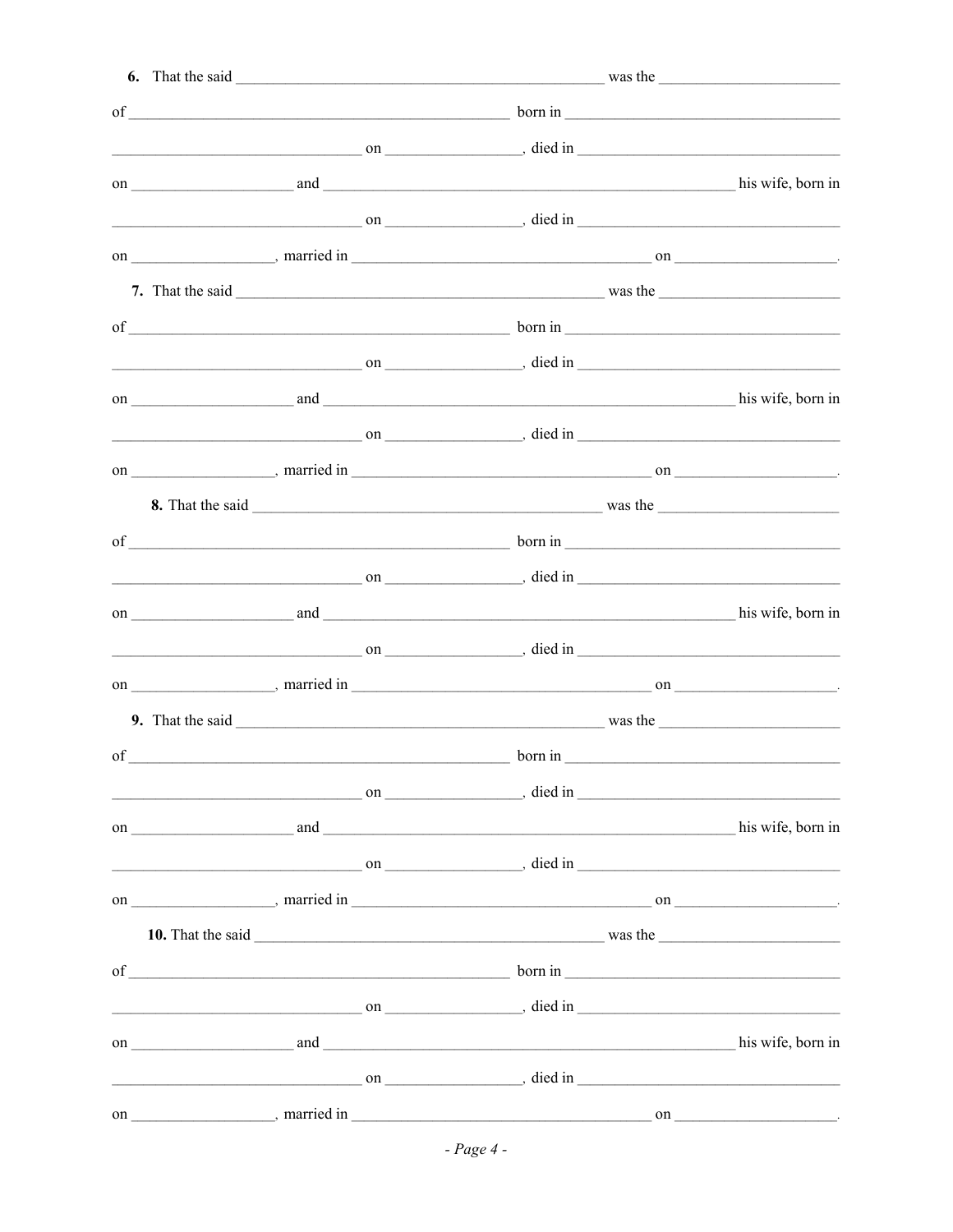|          |                                                                                           |  | $\text{of}$ $\frac{1}{\sqrt{1-\frac{1}{2}}\sqrt{1-\frac{1}{2}}\sqrt{1-\frac{1}{2}}\sqrt{1-\frac{1}{2}}\sqrt{1-\frac{1}{2}}\sqrt{1-\frac{1}{2}}\sqrt{1-\frac{1}{2}}\sqrt{1-\frac{1}{2}}\sqrt{1-\frac{1}{2}}\sqrt{1-\frac{1}{2}}\sqrt{1-\frac{1}{2}}\sqrt{1-\frac{1}{2}}\sqrt{1-\frac{1}{2}}\sqrt{1-\frac{1}{2}}\sqrt{1-\frac{1}{2}}\sqrt{1-\frac{1}{2}}\sqrt{1-\frac{1}{2}}\sqrt{1-\frac{1}{2}}\sqrt{1-\frac{1}{$ |
|----------|-------------------------------------------------------------------------------------------|--|------------------------------------------------------------------------------------------------------------------------------------------------------------------------------------------------------------------------------------------------------------------------------------------------------------------------------------------------------------------------------------------------------------------|
|          |                                                                                           |  | $\frac{1}{2}$ on $\frac{1}{2}$ , died in $\frac{1}{2}$                                                                                                                                                                                                                                                                                                                                                           |
|          |                                                                                           |  |                                                                                                                                                                                                                                                                                                                                                                                                                  |
|          |                                                                                           |  | $\sim$ 0n $\sim$ 0n $\sim$ 0n $\sim$ 0.1 $\sim$ 0.1 $\sim$ 0.1 $\sim$ 0.1 $\sim$ 0.1 $\sim$ 0.1 $\sim$ 0.1 $\sim$ 0.1 $\sim$ 0.1 $\sim$ 0.1 $\sim$ 0.1 $\sim$ 0.1 $\sim$ 0.1 $\sim$ 0.1 $\sim$ 0.1 $\sim$ 0.1 $\sim$ 0.1 $\sim$ 0.1 $\sim$ 0.1 $\sim$ 0.1 $\sim$ 0.1 $\sim$ 0.1                                                                                                                                  |
|          |                                                                                           |  |                                                                                                                                                                                                                                                                                                                                                                                                                  |
| thereof. | PAGE SIX. CONTINUE NUMBERING OF GENERATIONS AND DOCUMENTATION WITH NO. 12.                |  | adhered to the enemy or failed to maintain an honorable record throughout the War of the Revolution, and that the<br>facts hereinbefore set forth are true, to the best of his knowledge and belief, and that he has not applied for and<br>failed of admission in this, or any other State Society of the "Sons of the Revolution", or any Chapter or Association                                               |
|          | the control of the control of the control of the control of the control of the control of |  |                                                                                                                                                                                                                                                                                                                                                                                                                  |
|          | this $\_\_\_\_$ day of $\_\_\_\_\_$ A.D. 20                                               |  | ${SEAL}$                                                                                                                                                                                                                                                                                                                                                                                                         |
|          |                                                                                           |  | The following references are to documentary and other authority proving the foregoing line of descent. For<br>published sources, please cite author and title, volume and page numbers. Please furnish certified copies of all                                                                                                                                                                                   |

| $1st$ Gen                                                                                                             |  |  |
|-----------------------------------------------------------------------------------------------------------------------|--|--|
|                                                                                                                       |  |  |
| 2 <sub>nd</sub> Gen                                                                                                   |  |  |
| <u> 1989 - Johann Stoff, deutscher Stoff, der Stoff, der Stoff, der Stoff, der Stoff, der Stoff, der Stoff, der S</u> |  |  |
| $3rd$ Gen $\overline{\phantom{a}}$                                                                                    |  |  |
|                                                                                                                       |  |  |
|                                                                                                                       |  |  |
|                                                                                                                       |  |  |
| $5th$ Gen $\overline{\qquad \qquad }$                                                                                 |  |  |
| <u> 1989 - Johann Stoff, deutscher Stoff, der Stoff, der Stoff, der Stoff, der Stoff, der Stoff, der Stoff, der S</u> |  |  |
| $6th$ Gen $\overline{\phantom{a}}$                                                                                    |  |  |
|                                                                                                                       |  |  |
| $7th$ Gen $\overline{\phantom{a}}$                                                                                    |  |  |
|                                                                                                                       |  |  |
|                                                                                                                       |  |  |

cemetery inscriptions, Bible records, and unpublished public, church, or other unpublished records to which any

references are made.